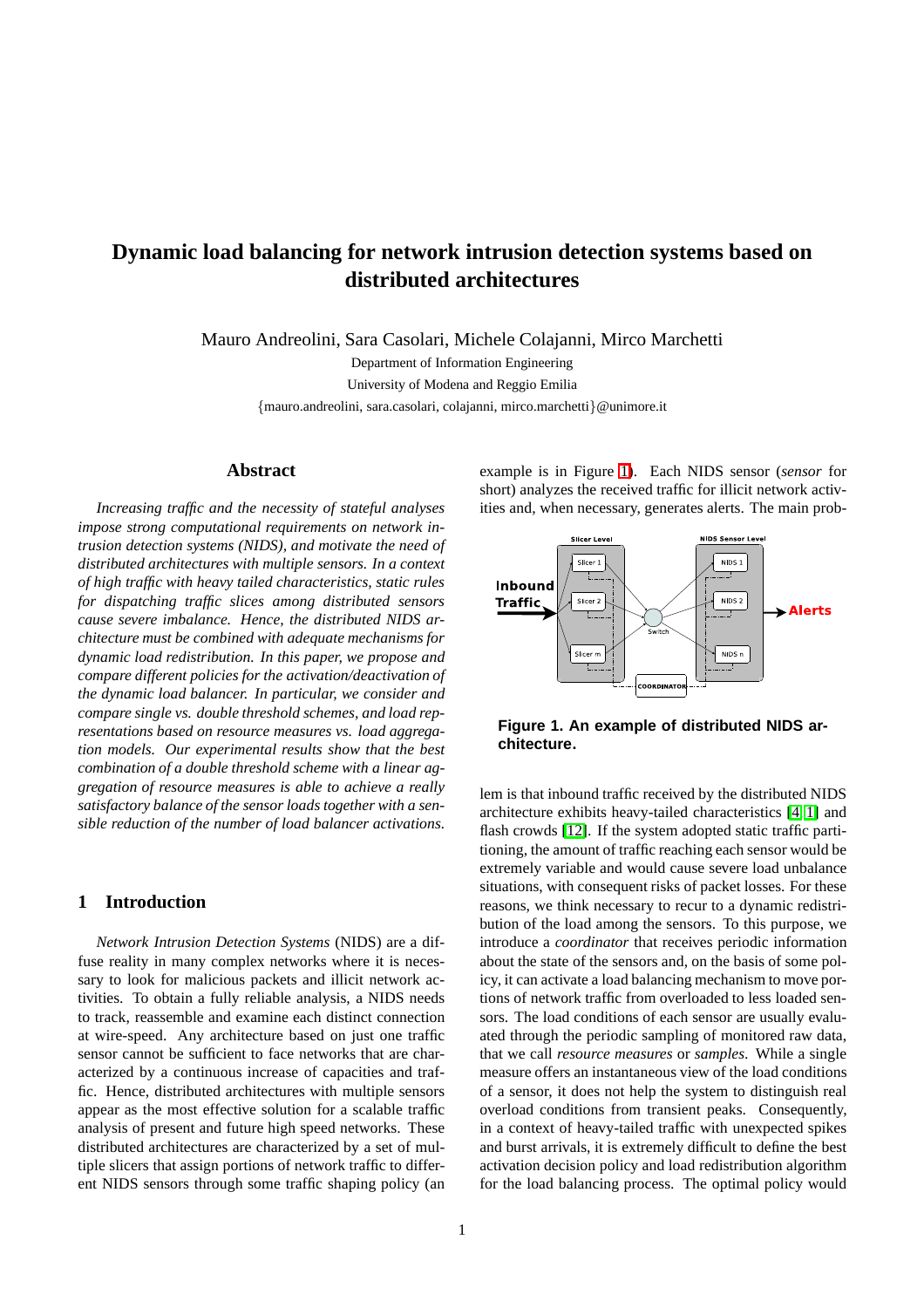achieve the best sensor load balance with the minimal number of load balancer activations.

We initially show that the activation policies that are based on resource measures lead to unsatisfactory load distribution and excessive load balancer activations. It is interesting to observe that this result is due to the extreme variability of the samples and it is independent of the activation/deactivation strategy that may be based on one or two thresholds. With the goal of reducing the load representation skews and to improve the load balancing process, we propose and compare different models for load aggregation for various measures of the samples. To the best of our knowledge, this is the first paper studying aggregation models and activation policies in the context of dynamic load balancing for distributed NIDS. Any previously proposed solution for NIDS [\[20,](#page-7-3) [5\]](#page-7-4) evaluates the sensor load conditions and takes decisions on the basis of monitored samples. We show that even linear aggregations (Simple Moving Average and Exponential Moving Average) that are integrated with a double threshold mechanism for activation/deactivation lead to a consistent improvement of the load balancing process and of the overall performance of a distributed NIDS. Several experimental results achieved through a prototype implementation show a reduction of load balancer activations, a better stability of the sensor loads, and a consequent decrement of the traffic that cannot be examined with fully reliable properties.

The remaining part of the paper is organized as follows. In Section [2,](#page-1-0) we focus on the static and dynamic traffic distribution mechanisms for NIDS architectures consisting of multiple sensors. In Section [3,](#page-2-0) we consider and compare load balancer activation policies based on resource measures and on two aggregation models that is, Simple Moving Average and Exponential Moving Average. In Section [4,](#page-4-0) we evaluate the benefits of load aggregation on the performance of a distributed NIDS architecture where the load balancer is based on a double threshold policy for activation/deactivation. In Section [5,](#page-6-0) we compare the contributions of this paper with respect to the state of the art. In Section [6,](#page-6-1) we conclude the paper with some final remarks.

# <span id="page-1-0"></span>**2 Static traffic splitting**

The design of a distributed NIDS architecture is a difficult task that requires several choices. For example, the incoming traffic can be distributed statically or dinamically across different sensors. In this section we show that static rules lead to severe imbalance conditions because the traffic is unknown a priori. Hence, it is necessary to recur to mechanisms that can reassign some network traffic flows across sensors.

We demonstrate through experimental results the drawbacks of a static distribution and motivate the use of dynamic load balancing mechanisms that will be described in Section [3.](#page-2-0) The results are obtained through a prototype implementation of a distributed NIDS as in Figure [1,](#page-0-0) that is detailed in [\[6\]](#page-7-5). It consists of two slicers, three sensors based on the *Snort* intrusion detection system [\[21\]](#page-7-6), and one coordinator. The distributed NIDS are exercised through the IDEVAL [\[15\]](#page-7-7) traffic dumps that are considered standard traces containing attacks. Each component of the architecture runs on a different machine that is connected to the others through Gigabit Ethernet adapters. The traffic is generated by multiple machines, where each of them executes the *tcpreplay* trace replaying software [\[22\]](#page-7-8). Each experiment typically lasts for 1000 seconds.

Static splitting is a technique commonly adopted in different contexts to distribute incoming traffic statically among different nodes [\[14\]](#page-7-9). Splitting can be performed on the basis of protocol information (IP addresses, TCP ports) or more sophisticated application-level payload (signatures). In this paper, we consider splitting based on TCP and IP information. We have instrumented the popular *iptables* packet filter framework [\[11\]](#page-7-10) with a set of *slicing rules* for frame analysis, frame routing and MAC address rewriting. We partition evenly the IP space of the internal network (27 different hosts) across the 3 sensors. Although each NIDS sensor becomes responsible for the analysis of a subset of 9 IP addresses, the resulting traffic is quite different in terms of packets.

Figure [3](#page-3-0) reports the network traffic (in Mbps) received by each sensor during the experiment. The horizontal line at  $T_{max}=40$ Mbps denotes the maximum capacity of analysis of each sensor. Higher load causes packet drops that correspond to a portion of traffic that cannot be analyzed for intrusion detection alert. Figure [3](#page-3-0) clearly shows that static traffic splitting does not balance at all the sensor load. Sensor 1 operates always beyond its maximum capacity, while sensor 3 receives one fourth of the traffic that it could analyze. The reason behind this severe imbalance is the ex-



<span id="page-1-1"></span>**Figure 2. Static traffic splitting based on IP addresses.**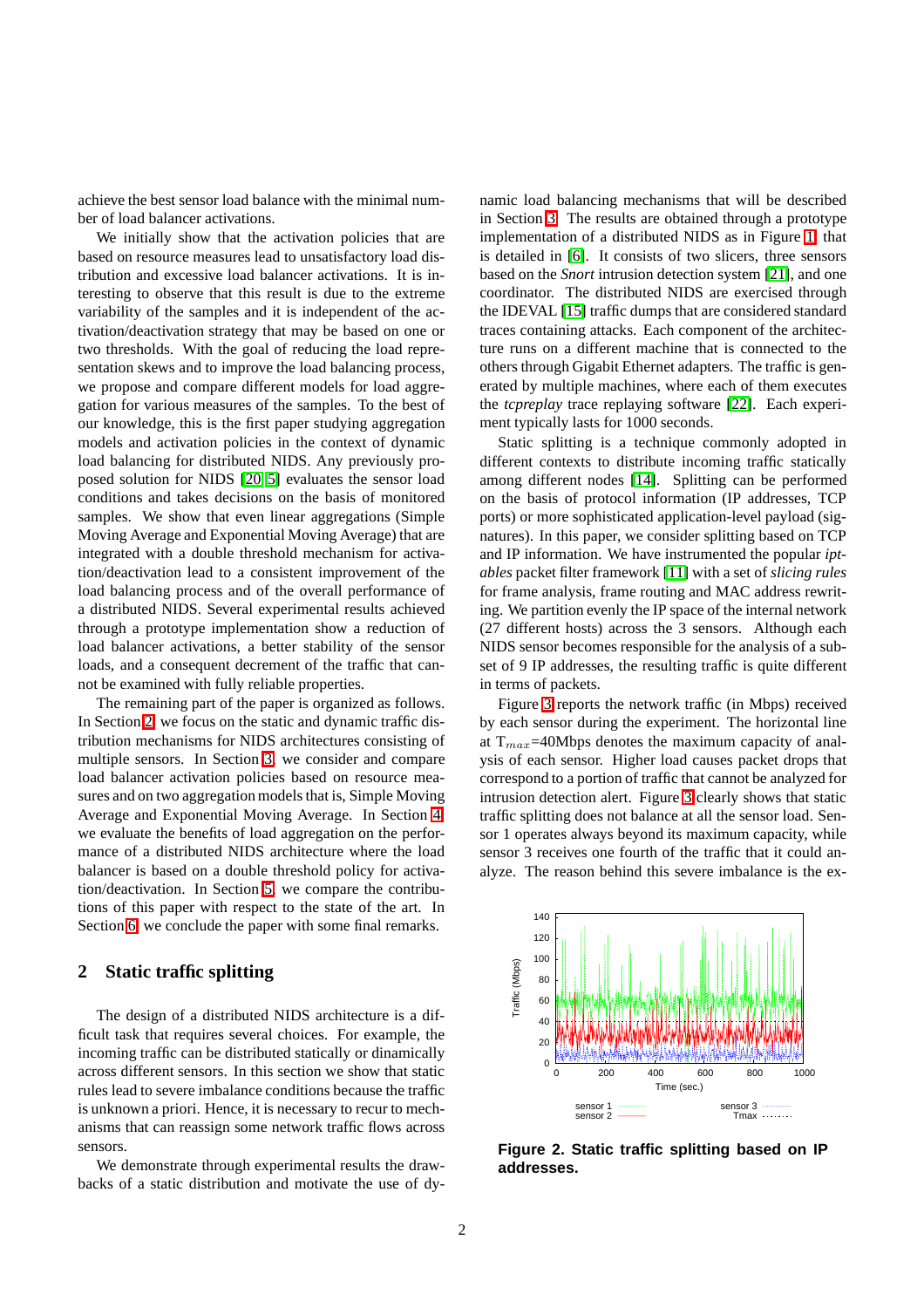| Table 1. Workload models characteristics. |  |
|-------------------------------------------|--|
|-------------------------------------------|--|

<span id="page-2-1"></span>

|                        | min | avg    | max    | stddev |
|------------------------|-----|--------|--------|--------|
| packets per connection |     | 31.34  | 130105 | 671.71 |
| packet size            | 42  | 212.73 | 1514   | 443.68 |

treme variability of the numbers and sizes of the packets related to each subset of IP addresses. The considered workload model reflects the typical behavior of a real network traffic. In Table [1](#page-2-1) we present some statistics about two important parameters that influence the amount of work performed by each sensor: the number of packets per connection and the size of network packets. We can see that the standard deviation of the number of packets per connection is 20 times higher than its average, which indicates a very high dispersion. Since a sensor analyzes all packets pertaining to a connection, the amount of work corresponding to a subset of IP addresses can be (and usually is) very variable. A similar consequence holds for the packet size. As a sensor analyzes the whole payload of a packet to detect anomalies, different payload sizes imply different amounts of work. Static traffic slicing rules do not (and cannot) take into account connection lengths or packet sizes. Hence, different sensors can be subject to extremely variable amounts of received traffic and consequent work. These considerations motivate the need for the integration of a dynamic load balancer into the distributed NIDS architecture.

# <span id="page-2-0"></span>**3 Dynamic load balancing**

Balancing the load of multiple sensors that are subject to highly variable traffic is a difficult problem. Multiple alternatives may characterize a load balancer mechanism, such as: the *activation strategy* that triggers the load balancing process, the *selection policy* that chooses the amount of traffic to be moved from one sensor to another, the *location policy* that decides the new target sensor(s), the *deactivation strategy* that stops the load balancing process and the *sensor load* that may be evaluated in terms of one or multiple different resources, performance metrics and possible aggregations of the resource samples.

# **3.1 Alternative policies**

The simplest activation/deactivation scheme is based on a *single threshold*: a load balancing action is triggered whenever the last load information used by the coordinator overcomes a static threshold. The single threshold model has been widely adopted (just to cite an example in [\[17\]](#page-7-11)), and its oscillatory risks of continuous activation and deactivation phases are well known, especially in highly variable environments, such as those considered in this paper.

The risks of false alarms can be reduced through several schemes, for example by signaling an alarm only when multiple samples overcome the threshold or enlarging the observation period. In this paper, we consider another popular scheme that is based on a *double threshold*, where the load balancer is activated when the load of at least one sensor is above the *high threshold* that represents the activation threshold. The *low threshold* is used for a twofold purpose because it denotes the deactivation threshold and the NIDS sensors that are suitable for receiving traffic slices from the overloaded sensor(s).

Once the load balancer has been activated, there are many feasible selection and location policies. When the load balancing mechanism has been activated, we choose to move one *traffic slice* of one internal network host from the overloaded sensor to other underloaded sensor(s) through a round-robin algorithm. We find convenient to consider this simple, yet stable and efficient policy that minimizes the computational overhead of the load balancing process.

An open issue is that any load balancing mechanism requires a representation of the sensor load. Choosing a good representation is a problem by itself, because there are many critical hardware and software resources at each sensor node (CPU, disk, network, memory, open file and socket descriptors). Typically, the resource load or status can be mea-sured through several system monitors (e.g., sysstat [\[10\]](#page-7-12) that yields instantaneous measures of CPU utilization, disk and network throughput at regular time intervals). In this paper, the load of a sensor is measured in terms of received network traffic (in Mbps), which is a common solution in the context of distributed NIDS systems [\[20,](#page-7-3) [5\]](#page-7-4). Initially, we use a representation of the sensor load based on periodic samples and then we pass to consider linear aggregation models applied to the resource load samples.

#### **3.2 Policies based on resource samples**

MWe initially consider the two activation schemes based on single and double threshold that use the network traffic at each sensor as their measure of the sensor load. The traffic is sampled every second, although different time intervals do not change the main results and conclusions. Figures [3](#page-3-0) (a) and (b) report the traffic on each of the three sensors during the experiment. The horizontal line set to 40 Mbps in Figure [3](#page-3-0) (a), and to 40 Mbps and 28 Mbps in Figure [3](#page-3-0) (b) denote the activation/deactivation thresholds for the dynamic load balancing mechanism. Comparing the results in Figure [2](#page-1-1) referring to static traffic splitting with those in Figures [3,](#page-3-0) we can see that the introduction of a dynamic load balancer improves substantially the sensor load balance. To quantify the benefits of dynamic load balancing, we compute three indexes that are related to the performance and to the efficiency of the distributed NIDS: the load balance metric, the packet loss percentage and the number of sensor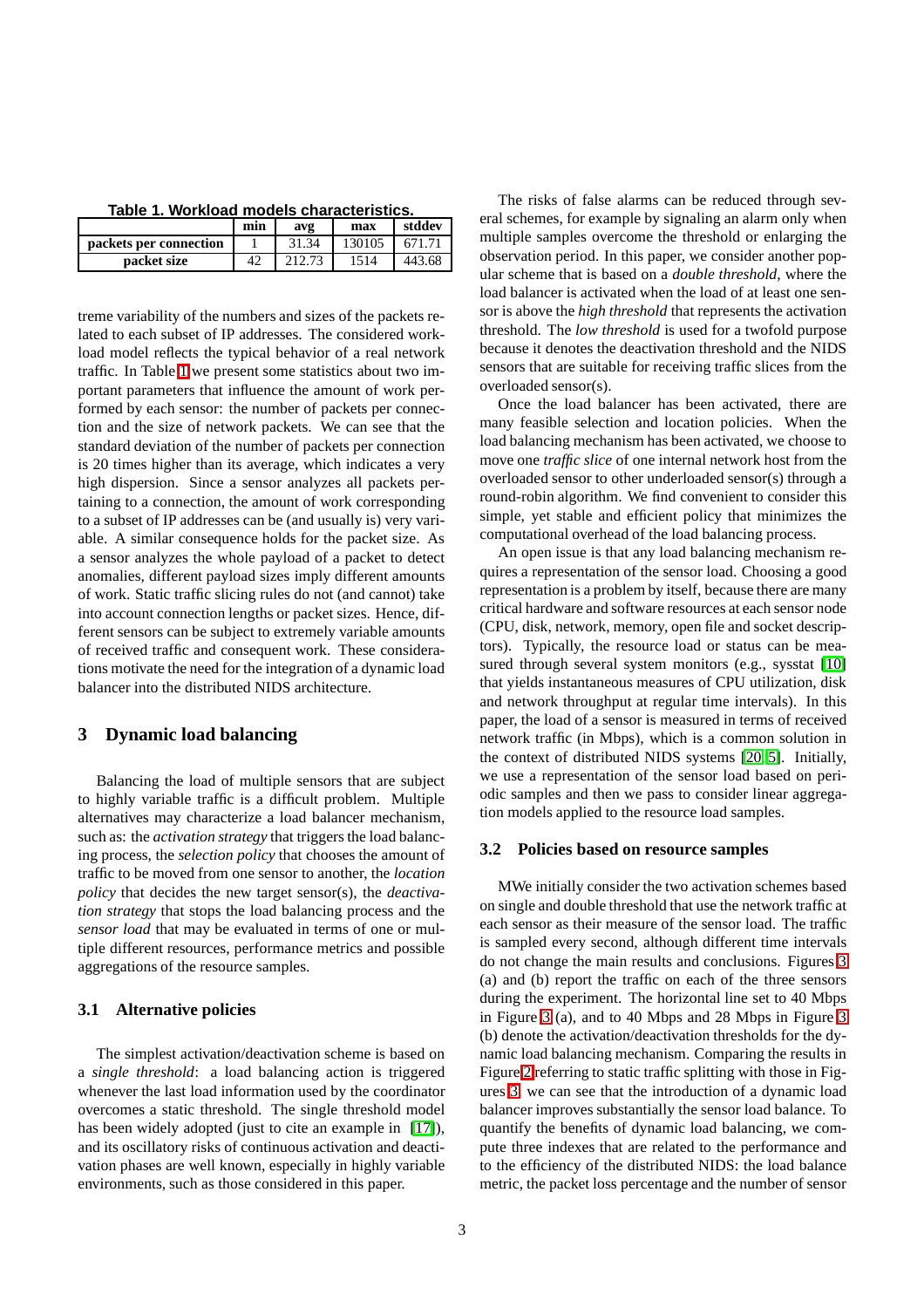

<span id="page-3-0"></span>**Figure 3. Dynamic load balancing based on resource samples.**

overload signals.

The *load balance metric* [\[3\]](#page-7-13) (LBM) measures the degree of load balancing across different nodes. Let us define the load of the sensor i (of n sensors) at the  $j<sup>th</sup>$  observation (of the observation period m) as  $load_{i,j}$  and  $peak\$ ioad<sub>j</sub> as the highest load on any sensor at the  $j^{th}$  observation. The LBM is defined as follows:

$$
LBM = \frac{\sum\limits_{1 \le j \le m} peak\_{load_j}}{(\sum\limits_{1 \le j \le m} \sum\limits_{1 \le i \le n} load_{i,j})/n}
$$
(1)

Note that the value of the LBM can range from 1 to the number of sensors  $n$ . Smaller values of the LBM indicate a better load balance than larger values.

The packet loss percentage is the ratio between not analyzed and received packets for all sensors, that is,

$$
\frac{\sum_{j=1}^{n} f_j}{\sum_{j=1}^{n} f_j + r_j}
$$
 (2)

where *n* is the number of sensors,  $f_j$  is the number of packets not analyzed by sensor<sub>j</sub> and  $r_j$  is the number of packets received by sensor $_i$ .

We also consider the number of overload signals generated by each sensor, that lead to the invocation of the dynamic load balancing mechanism.

Table [2](#page-3-1) reports the three performance results for the static traffic splitting, dynamic single threshold and dynamic double threshold distribution mechanisms. The LBM values show that the dynamic load balancing schemes improve sensor load significantly. The packet loss percentage drops from 40% to 20% when moving from a static to a dynamic load balancer, and to 13% if we consider a double threshold activation mechanism. This implies an improvement in the efficiency of the network traffic analysis. Furthermore, the number of overload signals decreases by a factor of at least 2.4. This result is important because it denotes that there are fewer critical load conditions. However, there are still many invocations of the dynamic load balancer (357 and 321 in the single and double threshold strategy, respectively). We think that the main motivation for these high numbers is due to an inappropriate representation of the sensor load that is based on direct measures. For this reason, we propose some load aggregation models that should reduce the dispersion of load information samples and yield a cleaner view of sensor status.

<span id="page-3-1"></span>**Table 2. Evaluation of load distribution mechanisms.**

|                         |               | <b>Dynamic</b>   | <b>Dynamic</b>   |
|-------------------------|---------------|------------------|------------------|
|                         | <b>Static</b> | <b>Single</b>    | <b>Double</b>    |
|                         |               | <b>Threshold</b> | <b>Threshold</b> |
| <b>LBM</b>              | 1.88          | 1.41             | 1.36             |
| <b>Packet loss</b>      | 40%           | 20%              | 13%              |
| percentage              |               |                  |                  |
| <b>Overload signals</b> | 861           | 357              | 321              |

## **3.3 Policies based on aggregation models**

We think that in the context of a distributed NIDS architecture subject to heavy-tailed distributed traffic, the use of direct resource samples as a measure of sensor load information is inappropriate because they tend to signal continuous variations between the need of activation and deactivation. For this reason, we consider some load aggregations that allow us to obtain a more representative view of the load status from monitored raw data. The goal of a load aggregation model is twofold: to filter outlier values and to reduce the variability of resource samples, such as the network traffic measured at each sensor.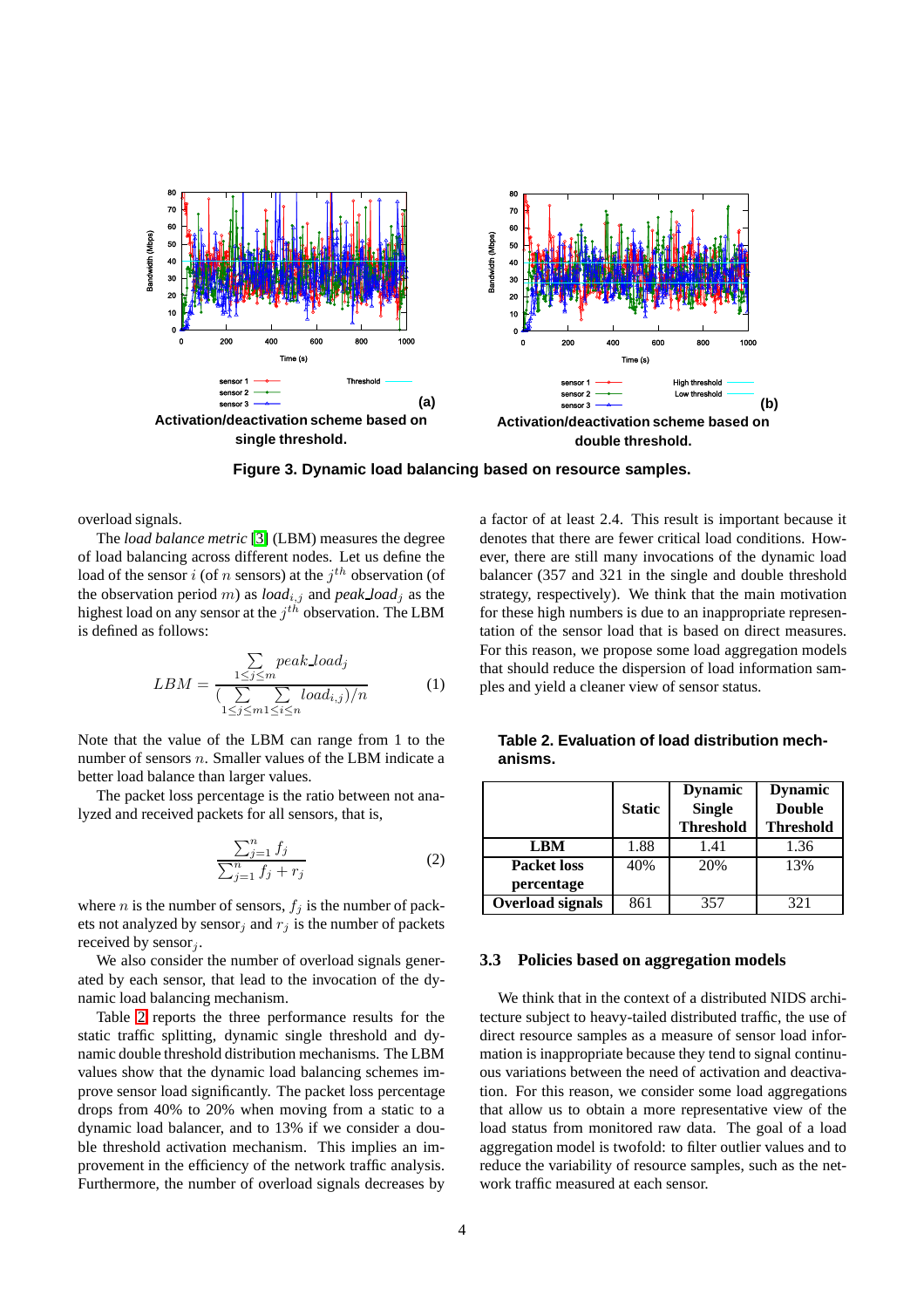Let us suppose that at time  $t_i$ , a *load aggregation* model can count on a set of n previously obtained resource samples  $S(i, n) = (s_{i-n+1}, \ldots, s_i)$  to compute a representation of the load conditions of a sensor. A continuous application of this model produces a sequence of load values that should yield a cleaner trend of the sensors load conditions.

As load aggregation models we consider the class of *moving average* functions. We think that these linear functions, that are commonly used as trend indicators, are sufficient to smooth out resource mDeasures, reduce the effect of out-of-scale values, and are fairly easy to compute at runtime. In this paper, we count on two classes of moving average functions: the *Simple Moving Average* (SMA) and the *Exponential Moving Average* (EMA) that use uniform and non-uniform weighted distributions of the past samples, respectively. As we are interested to run-time models in a context of highly variable systems, we cannot consider other popular linear auto-regressive models, such as ARMA and ARIMA [\[7,](#page-7-14) [23\]](#page-7-15), because in the considered extremely variable workload scenario they would require frequent updates of their parameters. These operations are computationally too expensive and inadequate to support run-time decision systems.

**Simple Moving Average** (SMA). It is the unweighted mean of the *n* resource measures of the vector  $S(i, n)$ , that is evaluated at time  $t_i$   $(i > n)$ , that is,

$$
SMA(S(i,n)) = \frac{\sum_{i-(n-1)\leq j\leq i} s_j}{n}
$$
 (3)

An SMA-based representative function evaluates a new  $SMA(S(i,n))$  for each sample  $s_i$  during the observation period. The number of considered resource measures is a parameter of the SMA model, hence hereafter we use  $SMA_n$ to denote an SMA representative function based on  $n$  samples. As SMA models assign an equal weight to every resource measure, they tend to introduce a significant delay in the trend representation, especially when the size of the set  $S(i, n)$  increases. The EMA models are often considered with the purpose of limiting this delay effect.

**Exponential Moving Average** (EMA). It is the weighted mean of the  $n$  resource measures of the vector  $S(i, n)$ , where the weights decrease exponentially. An EMA based function  $S(i, n)$ , at time  $t_i$ , is equal to:

$$
EMA(S(i, n)) = \alpha * s_i + (1 - \alpha) * EMA(S(i - 1, n))
$$
 (4)

where the parameter  $\alpha = 2/(n+1)$  is the *smoothing factor*. The initial  $EMA(S(i, n))$  value is set to the arithmetical mean of the first  $n$  measures:

$$
EMA(S(i, n)) = \frac{\sum_{0 \le j \le n} s_j}{n}
$$
 (5)

Similarly to the SMA model, the number of considered resource measures is a parameter of the EMA model, hence  $EMA_n$  denotes an EMA function based on n samples.

# <span id="page-4-0"></span>**4 Performance results**

We will see that, through an appropriate choice of the sample vector sizes, load aggregation based on SMA or EMA models can lead to a significant reduction of the load balancer activations and of the packet loss percentage. All results presented in this section refer to the double threshold activation scheme that has been demonstrated to perform always better than the single threshold scheme in terms of LBM, packet loss percentage and number of load balancer activations. We give a quantitative analysis for both aggregation models by evaluating three important factors: quality (represented by a low value of LBM), overhead (represented by a low number of load balancer activations) and efficacy (represented by a low packet loss percentage and a low number of not analyzed packets).

In Figure [4\(](#page-5-0)a) we report the results of the LBM for the SMA and EMA-based load aggregations and different sizes of the sample vector. The worst balancing performance  $(LBM = 1.2)$  is obtained for small values of the sample vector history ( $n = 10$  in our experiments). If we consider larger sample vectors, we initially observe an improvement of the load balancing process for both load aggregation models ( $LBM = 1.1$  at  $n = 20$  for the SMA model,  $LBM = 1.06$  at  $n = 30$  for the EMA model). Further increments of the sample vector history do not improve load balancing.

Let us now consider Figure [4\(](#page-5-0)b) that reports the number of load balancing activations as a function of the sample vector size. Some of the previous considerations are still valid for both the SMA and EMA models. In particular, for small values of  $n$ , the load balancing process is activated very often (over 150 times in the  $n = 10$  case), while higher values of  $n$  do not necessarily reduce the number of activations (for example, we measured 150 activations using the SMA<sup>40</sup> model). However, if we consider the SMA model, while in Figure [4\(](#page-5-0)a) the LBM remains almost constant for n in [30, 40], the overhead of a load balancer based on the SMA model increases abruptly. The reason of this behavior is straightforward. With increasing values of  $n$ , the SMA model introduces delays in the representation of sensor load. This, in turn, implies a reduced ability of the load balancer to react to sudden changes in the traffic distribution, which could lead more easily to sensor overload. The load balancer must be activated more often in order to mitigate this overload.

The impact of load balancing instability on the performance of the sensors is shown in Figure [4\(](#page-5-0)c) and (d), that report the packet loss rate and the number of not analyzed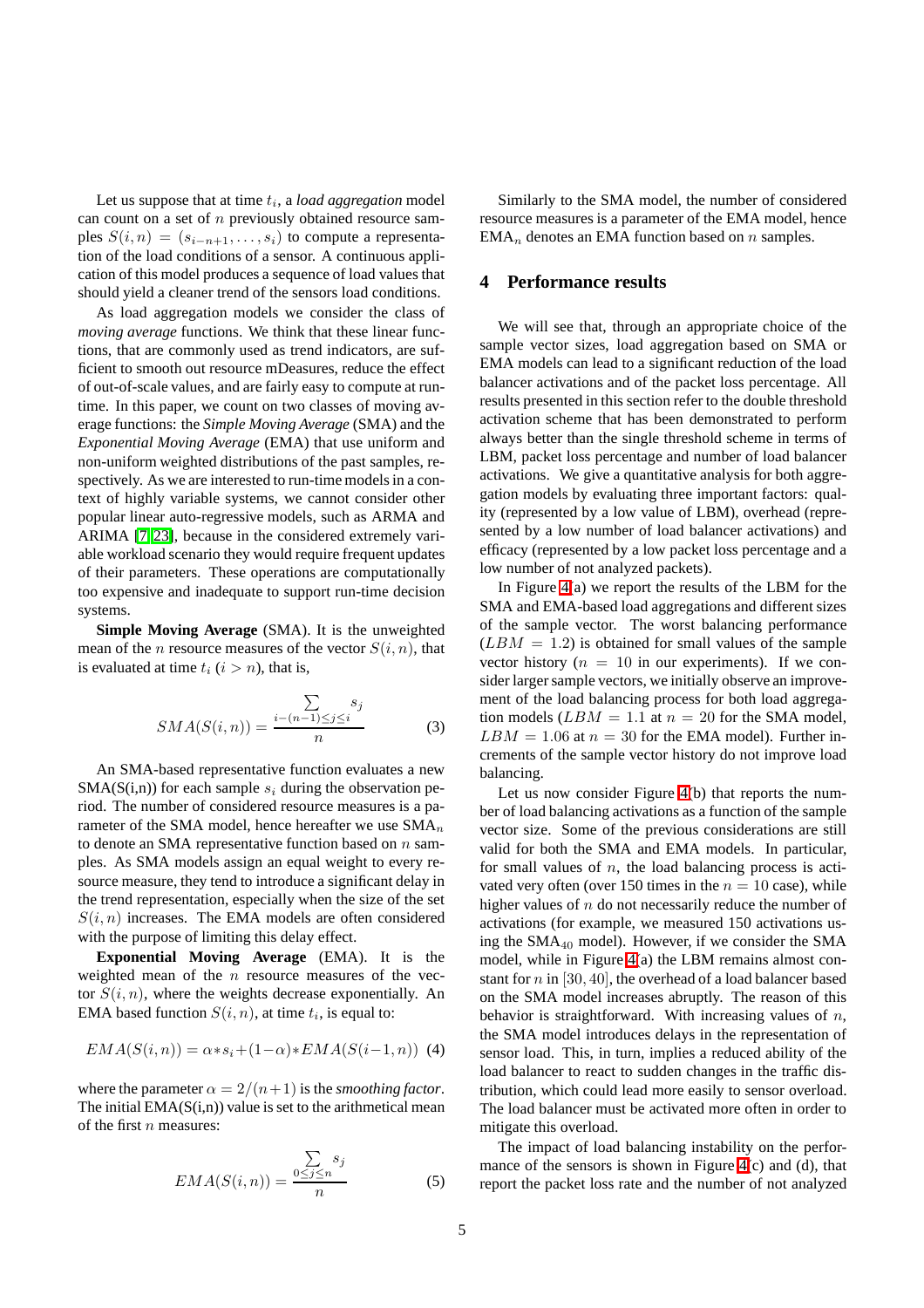

<span id="page-5-0"></span>**Figure 4. Performance results as a function of the sample vector size.**

packets as a function of the sample vector size, respectively. Inefficiencies in the load balancing process can quickly turn to sensor overload and considerable packet loss (up to 13% when using the  $SMA_{10}$  model).

All the Figures [4](#page-5-0) lead to an important conclusion about the sample vector size: for each considered load aggregation model, there exists a value of  $n$  that optimizes quality, overhead and efficacy. The reason of this behavior is simple. For small values of  $n$ , load aggregation models present oscillations and lead to false detections and packet losses. For high values of  $n$ , the SMA and the EMA models are not able to react quickly enough to load condition changes of the sensors. Hence, in the initial part of the experiment, where one sensor receives all incoming traffic and the other two sensors are idle, the load balancing process is slower. As a consequence, a transient unbalance state may last longer because the initially overloaded sensor passes traffic to the other sensors too slowly. This explains the high packet loss percentages of the most overloaded sensor and the very low packet loss percentage of the initially offloaded sensor.

In the considered scenario, the best dynamic load balancers are based on the  $SMA_{20}$  and the  $EMA_{30}$  load aggregation models. From these and other not shown results related to different scenarios, we can conclude that the EMA is not only the best load aggregation model, but also the most stable. The stability of EMA is a consequence of its low sensitivity with respect to the sample vector size, provided that *n* is chosen sufficiently high ( $n > 20$  in our scenarios). On the other hand, the SMA load model shows a higher dependency on the sample vector size.

In Table [3](#page-6-2) we summarize all performance metrics for the best load balancers based on double threshold activation and aggregated load models, namely  $SMA<sub>20</sub>$  and  $EMA<sub>30</sub>$ . We also include the load balancer based on samples and a static splicing NIDS. The benefits of dynamic load balancing based on aggregation models are clear: the number of sensor overloads reduces considerably, ranging from a factor of 2.6 when passing from a static to a dynamic strategy. If we consider the effects of load aggregation, sensor overload signals drop by a factor of 40 and over. Moreover, the load balancer activations drop by a factor of 7 when considering linear aggregation models instead of resource sample representations. Finally, a dynamic load balancing strategy improves the LBM of at least 30% with respect to static traffic splitting. If we consider load aggregations, the improvement is about 40%. The exponential moving average  $EMA<sub>30</sub>$  shows the best performance in terms of load balance and packet loss. It is worth to note that its results are achieved through the minimum number of load balancer activations.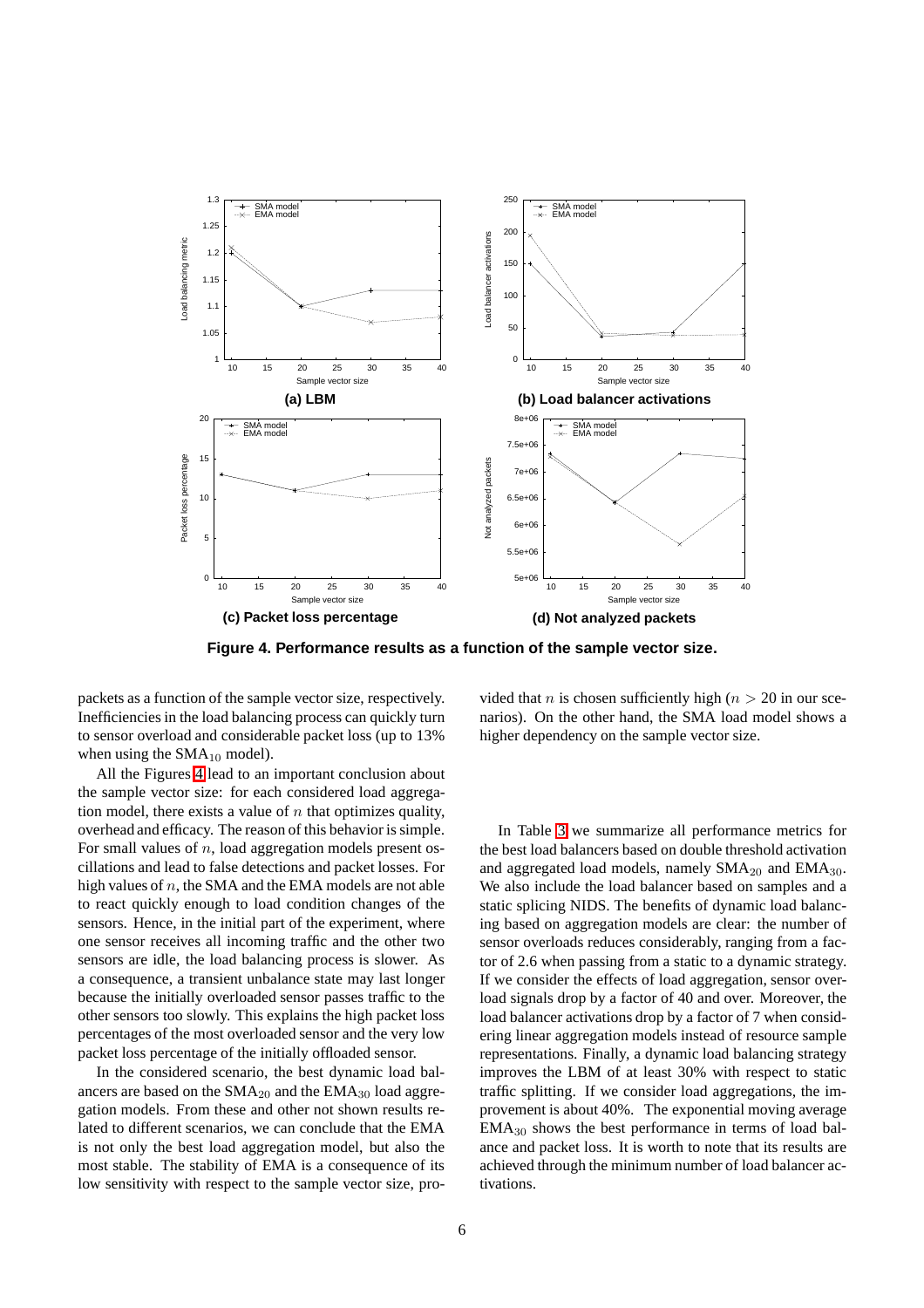|                         | <b>Static strategy</b> | <b>Dynamic load balancing</b> |                |                |  |
|-------------------------|------------------------|-------------------------------|----------------|----------------|--|
|                         | <b>Static traffic</b>  | Sample-based                  | $SMA20$ -based | $EMA30$ -based |  |
|                         | splitting              | model                         | model          | model          |  |
| LBM                     | 1.88                   | 1.36                          | 1.10           | 1.07           |  |
| Packet loss percentage  | 40%                    | 13%                           | 11%            | 10%            |  |
| Not analyzed packets    | 20971154               | 7780001                       | 6422771        | 5641611        |  |
| Sensor overload signals | 861                    | 321                           | 43             | 40             |  |

<span id="page-6-2"></span>**Table 3. Evaluation of load distribution mechanisms.**

## <span id="page-6-0"></span>**5 Related work**

Detecting significant and permanent load changes of a system resource is at the basis of most run-time decisions for the management of distributed systems. Some examples of applications include load balancers [\[2\]](#page-7-16), overload and admission controllers [\[13\]](#page-7-17), request routing mechanisms and replica placement algorithms [\[18\]](#page-7-18). The common method to represent resource load values for run-time management systems is based on the periodic collection of samples from server nodes and on the subsequent use of these values. Some low-pass filtering of network throughput samples has been proposed in [\[19\]](#page-7-19), but the large majority of proposals detect load changes and predict future values on the basis of some functions that work directly on resource measures. Even the proposals that adopt a control theoretical approach to prevent overload or to provide guaranteed levels of performance in Web systems [\[13\]](#page-7-17) refer to single resource samples (e.g., the CPU utilization or the average Web object response time) as feedback signals. On the other hand, we think that in the proposed scenario of a distributed NIDS, characterized by high instability and variability of network bandwidth samples, real-time management decisions that are based on the direct use of single samples may lead to risky when not completely wrong actions. Our preliminary experimental results show the impossibility of deducing a representative view of a system resource from collected raw measures that are characterized by very large variability.

To demonstrate our hypotheses, we implemented a real small-scale distributed NIDS but the results obtained from this prototype could be extended using larger scale simulations [\[9,](#page-7-20) [8\]](#page-7-21).

There are many studies on the characterization of resource loads, albeit related to systems that are subject to quite different workload models with respect to those considered in this paper. Hence, many of the previous results cannot be applied directly to the proposed distributed NIDS system. For example, the authors in [\[16\]](#page-7-22) evaluate the effects of different load representations on job load balancing through a simulation model that assumes a Poisson job inter-arrival process. Dinda et al. [\[7\]](#page-7-14) investigate the predictability of the CPU load average in a UNIX machine subject to CPU-bound jobs. The adaptive disk I/O prefetcher proposed in [\[23\]](#page-7-15) is validated through realistic disk I/O interarrival patterns referring to scientific applications. On the other hand, the workload features considered in all these pioneer papers differ substantially from the load models characterizing Web-based servers that show high variability, bursty patterns and heavy tails even at different time scales.

The focus on run-time operations is another key difference of this paper with respect to previous literature. The common method for investigating the efficacy of load representation for run-time management tasks is off-line analysis of samples collected from access or resource usage logs [\[7\]](#page-7-14). In this paper, the need for run-time decision supports in a highly variable context has led to evaluate the feasibility of simple yet effective load aggregation models, and possibility of integrating them into our distributed NIDS.

# <span id="page-6-1"></span>**6 Conclusions**

A fully reliable and stateful network traffic analysis requires NIDS that are able to handle the ever increasing capacities of present and future network technologies. In this context, distributed architectures with some suitable traffic shaping and load balancing mechanisms appear as the most valuable solution for high speed traffic analysis, due to their intrinsic scalability. However, in a context of high traffic with heavy tailed characteristics, load balancing is a non trivial task that requires adequate solutions at the level of activation mechanisms and load representation. We show that direct resource measures offer instantaneous load views, but they are of little help for distinguishing overload conditions from transient peaks, thus making the activation/deactivation load balancing process extremely unstable. We propose and implement different linear models for sample aggregation that reduce the skewness of the load representation and improve the load balancing process. We show that even simple, linear aggregations can lead to a consistent performance improvement of the entire distributed NIDS architecture. There are two main consequences of an improved sensor load balance: the reduction of activations of the dynamic balancing mechanisms and the reduction of packet losses experienced by the NIDS sensors.